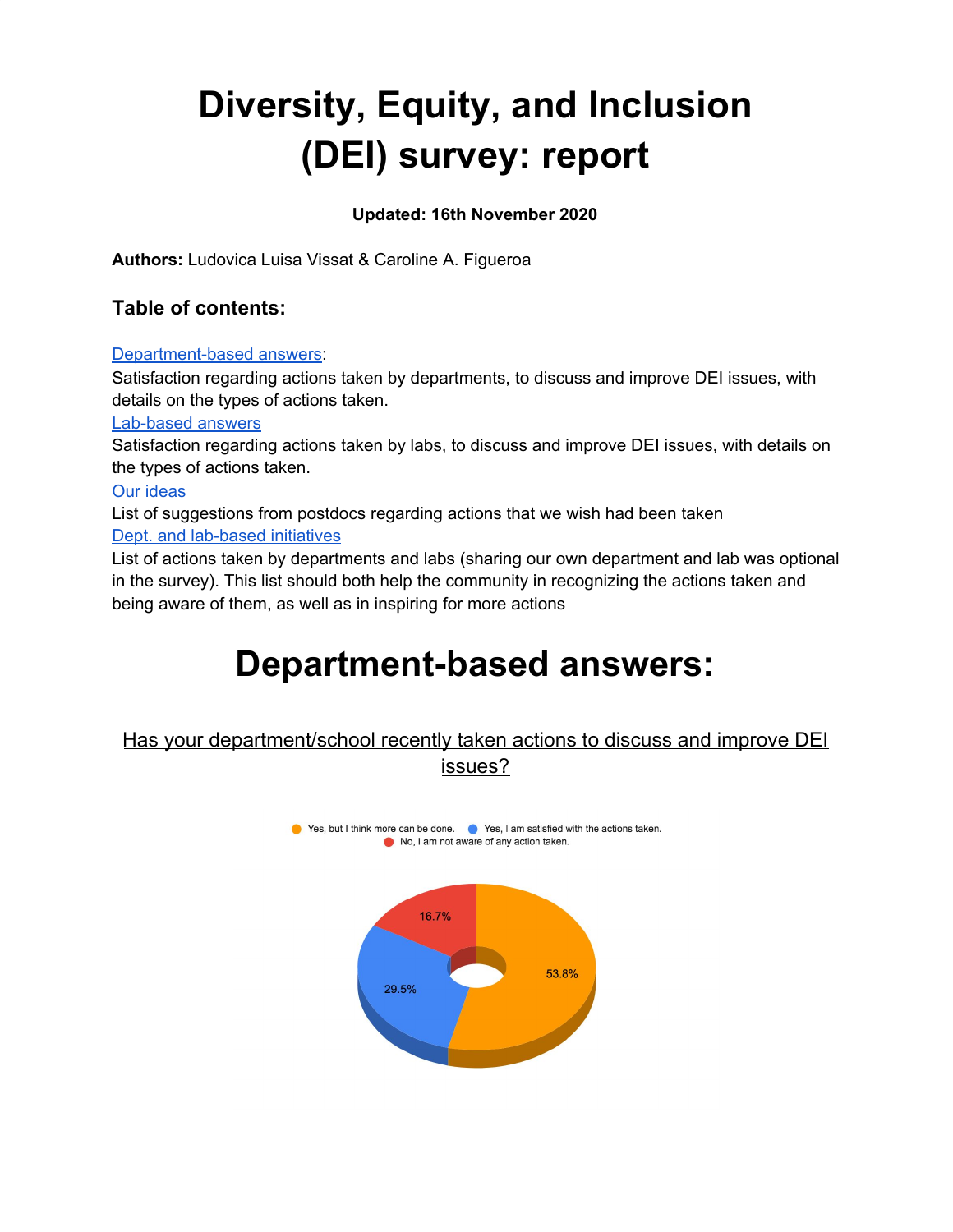# If yes, could you briefly explain what your department has done? (65 responses)

| d) Designated specific figures (e.g. inclusion leaders) in the department 40.0% |  |
|---------------------------------------------------------------------------------|--|
|                                                                                 |  |
|                                                                                 |  |
|                                                                                 |  |
|                                                                                 |  |



Other actions (from the option "Other"):

- The department seminar series now requires >50% speakers to be from URM backgrounds
- It conducted a climate survey
- A ground up committee was formed (not top down from the deparment leadership) and we meet regularly to formulate a DEI plan and goals which we will bring to leadership. They appear supportive at this time, but there has yet to be concrete support yet.
- There were some events that were organized by the grad students and postdocs and supported by individual staff. This group also wrote a letter with demands addressed to the department but I am not aware of an official answer or reaction.
- DEI efforts have been focused in the graduate program (which I still receive emails from, but other postdocs may not).
- I am aware of actions being taken by and for graduate students in MCB
- Many of the above are in the works but not yet started.
- None of these...we talked about it once.
- There is a lot of talk about DEI but this doesn't translate to anything.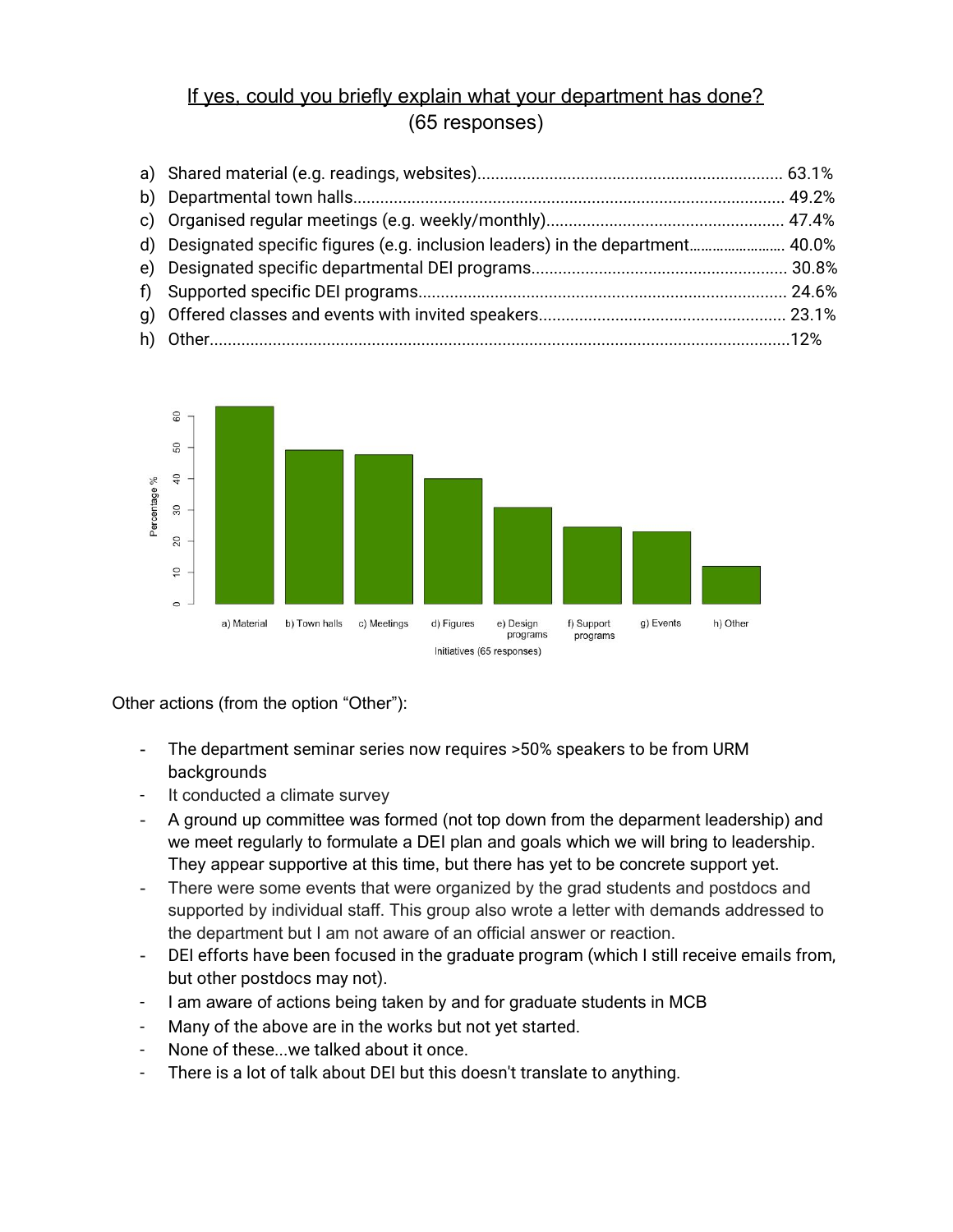- I'm not 100% sure as post docs aren't really folded into the broader department community

# <span id="page-2-0"></span>**Lab-based answers:**

Has your lab recently taken actions to discuss and improve DEI issues?



# If yes, could you briefly explain what your lab has done? (53 responses)

| c) Designated specific figures (e.g. inclusion leaders) in the lab28.3% |  |
|-------------------------------------------------------------------------|--|
|                                                                         |  |
|                                                                         |  |
|                                                                         |  |

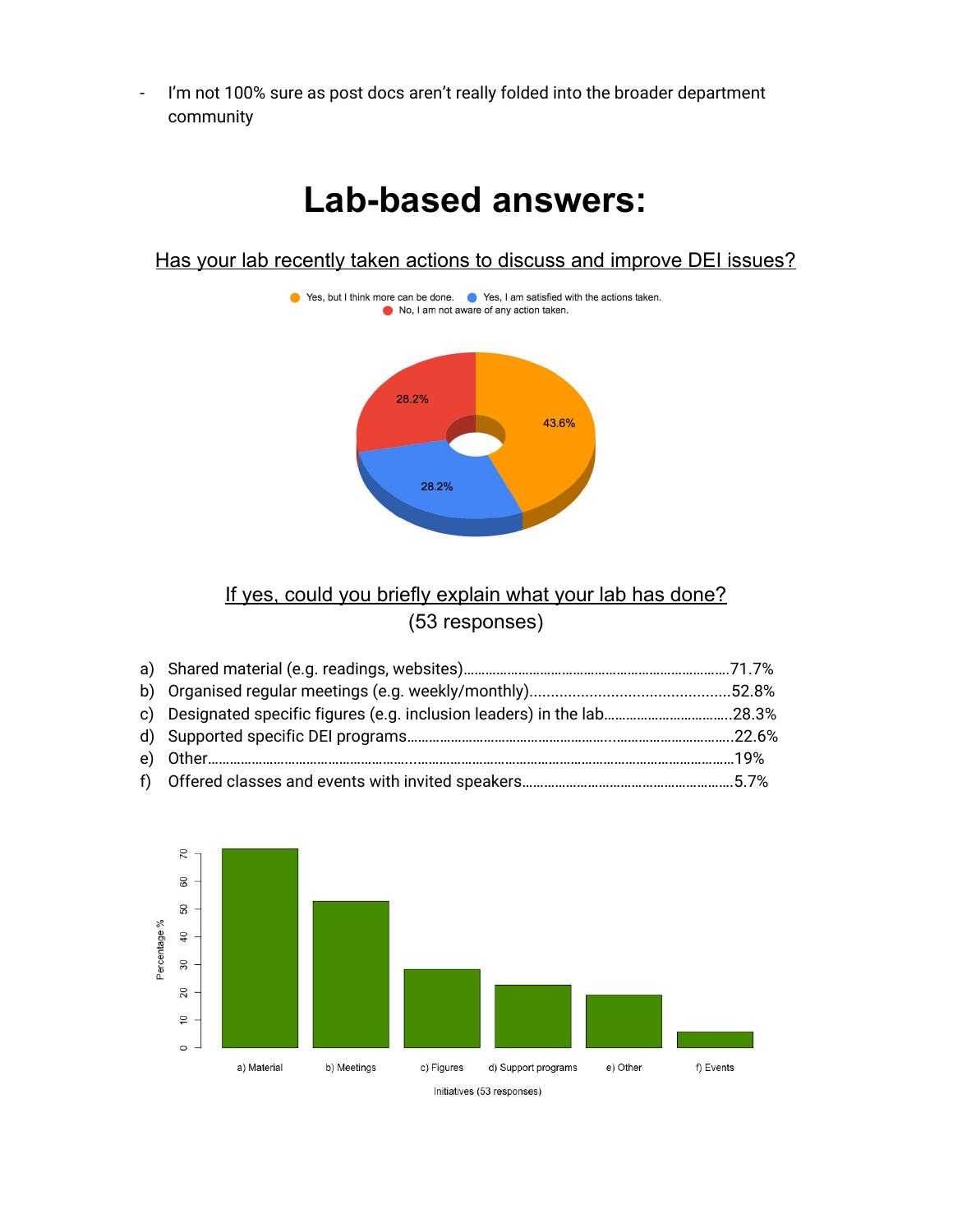Other actions (from the option "Other"):

- We added a DEI part to the lab website with a list of actions and we included DEI discussions once a month in the lab meetings, also with the idea to keep the lab page up to date.
- We put together a diversity and inclusion statement and held several discussions
- We made topic of discussion in lab meetings (but not regularly)
- My lab is quite small, but we have discussed DEI issues regularly, especially in the context of hiring
- We observed shutdownSTEM, general conversations
- We had a single meeting to discuss DEI issues
- We met once to discuss
- We organised one meeting
- None of these, a one time discussion.

# <span id="page-3-0"></span>**Our ideas**

# Are there any actions you wish had been taken, either at a department- or lab-level?

58 people gave suggestions. We divided the answers into the following categories: 1. more DEI efforts and initiatives; 2. better hiring practices and 3; personal experiences, with sub-categories for category 1.

# **1. More DEI effort and initiatives**

- **- Hiring specialized people for DEI work/ form a DEI team for mandatory trainings**
- **- More concrete actions**
- **- Clear commitment**
- **- Regular meetings/more discussion**
- **- Sharing more information/ more sense of a community**
- **- More outreach/volunteering opportunities**
- **- Faculty evaluation**
- **- Focus on mentoring:**
- **- Survey to identify "who we are"**
- **- More self-reflection and acknowledgement of events**
- **- DEI newsletter**
- **2. Better hiring practices**
- **3. Personal experience**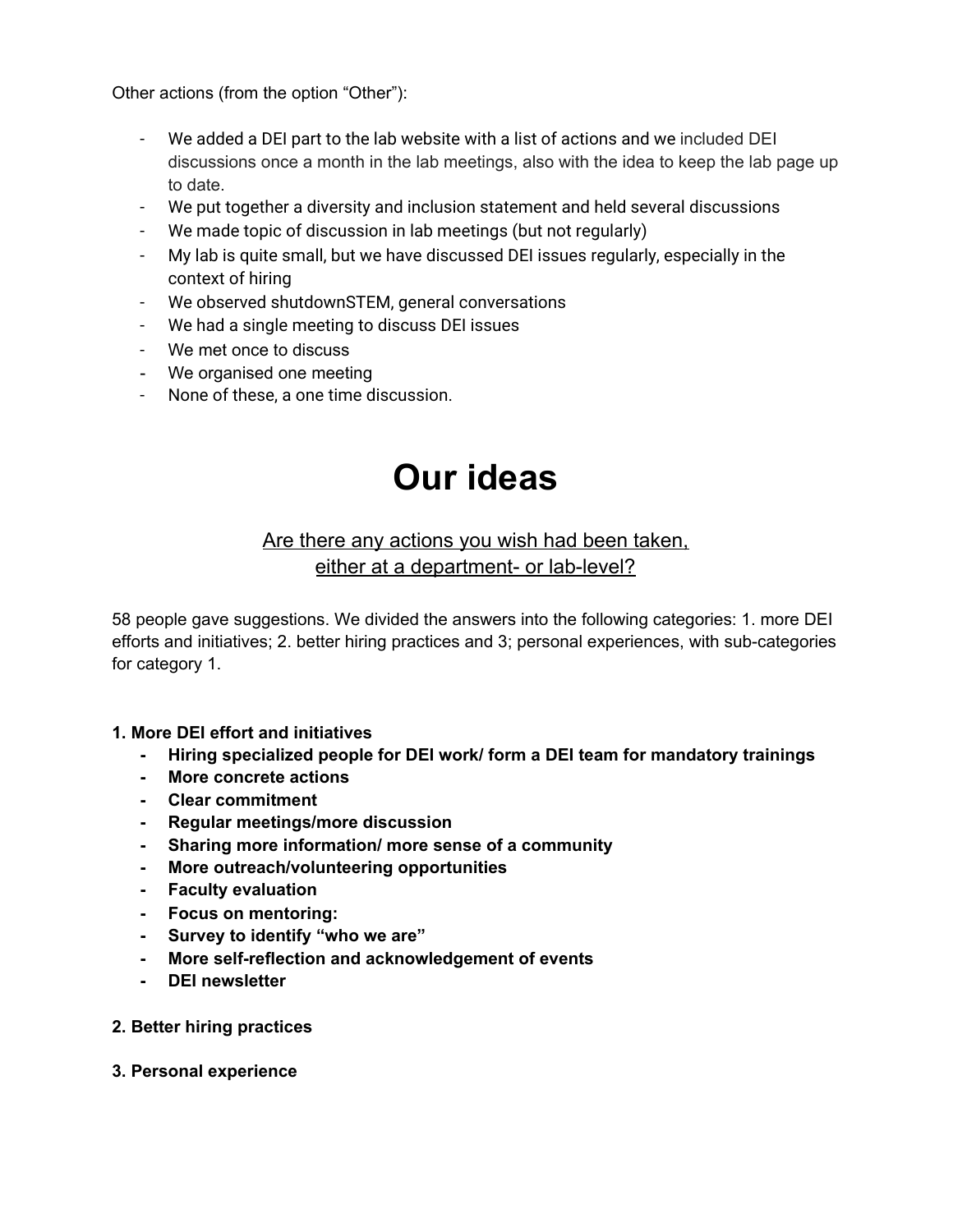In particular, the given answers were as follows:

# **1. MORE DEI EFFORT AND INITIATIVES:**

#### **Hiring specialized people for DEI work/ form a DEI team for mandatory trainings:**

- I would like to see much more effort being made from the top to actually make DEI a priority. By simply acknowledging that a committee of volunteers has formed to improve the department (institute) is not enough. Volunteer efforts from people not trained in DEI work and doing this above and beyond their normal workplace duties is not going to make lasting impacts in DEI. It is time for leadership to come forward with their strong vision and support for these efforts, including hiring experts to help the motivated volunteers, and also ideally paying people for doing DEI work. Otherwise, using the committees that have formed as "proof" that they are "doing something" towards DEI efforts is completely misleading.
- At a department-level, I think there should be a designated DEI team that can offer regular meetings, training and surveys to access the DEI efforts on a regular basis. I think this should apply to the whole campus as well so that the DEI efforts are progressing at a similar pace across different departments.
- It is no wonder the wellness of students and postdocs in the department is so bad. The department should wake up. Mandatory workshops, mandatory all-person discussions, regular check ins by supervisors, and better handling when problems occur.
- Have inclusion officer for each lab that organizes inclusive activities
- Anti-black racism implicit bias training
- Hire a designated staff member to work on DEI issues
- Specific trainings (e.g. for/about networking, collaborating, negotiating, dealing with imposter syndrome, implicit bias), more opportunities and support for networking especially now during remote work, more and personalized career advice
- Formal DEI leadership training for postdocs
- Having a third party person (i.e., someone from outside of the lab group and department) who is trained in DEI-related issues and strategies who can be available to occasionally meet with and discuss DEI at the lab (or research group) level.
- Implementing paid DEIO positions or supplemental funding for graduate students and postdocs to compensate for their time spent on these efforts

#### **More concrete actions:**

- I think conversations and awareness-raising are an important step, but would love to see the continuation or increase of more concrete actions (training or mentorship for BIPOC students/faculty, more systematic and transparent platforms to increase visibility of ESPM scholars' profiles and work etc.)
- Lab-level it would have been nice to see some actions taken
- More direct action to implement things that are being talked about
- Further clarity on what will be done to rectify hidden curriculum issues
- Engagement from the leaders with leadership by example
- Financial support of iMCB, better support of efforts in general. I'd like them to put their money where their mouth is. It feels a lot like lip service on the best days.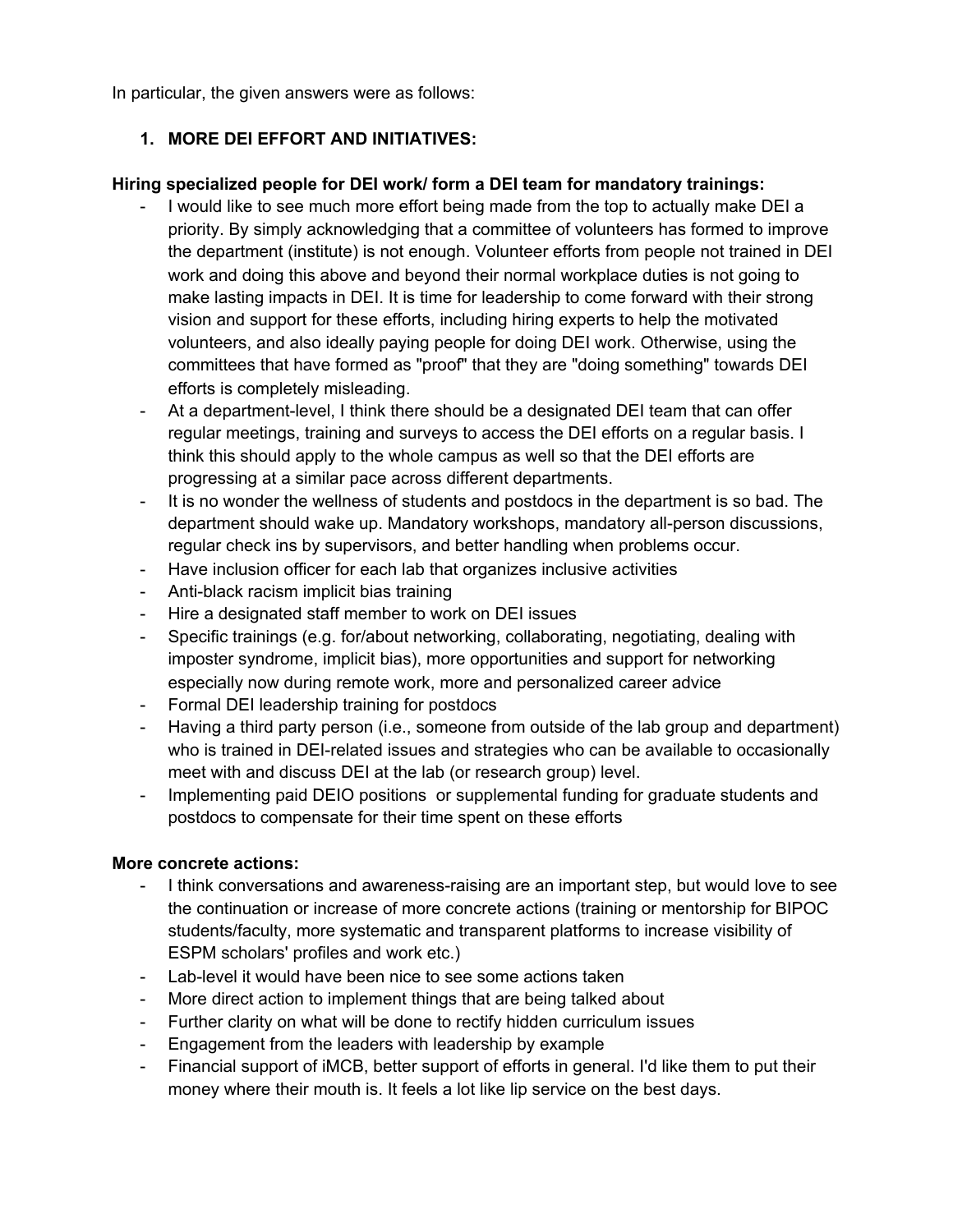- Eliminating racial disparities in facility usage rate charges, startup funding, and other forms of compensation between faculty.

# **Clear commitment:**

- Concrete and credible pledges to commit to DEI, independent if it is currently fashionable or not
- Commitment to APS Bridge Program
- A commitment to creating a healthier lab environment.
- A verbal commitment to recruit minority scholars at the undergraduate and graduate level and an actionable program for both
- It would be good if the department made clear to us that they are committed to DEI and tell us about their DEI strategy.
- Generally I'm disappointed because I haven't seen any commitments to concrete actions, yet.
- Acknowledging existing weaknesses or areas needing improvement, important in feeling that DEI is something that matters and taken seriously
- Statement acknowledging problems and clear list of strategies being implemented and highlighting ways for each of us to get involved.
- Most initiatives have been started by students, not actually the department or PI
- Any initiatives at a department-level would be welcome since there are no known initiatives at the moment

# **Regular meetings/more discussion:**

- Holding regular meetings once a month
- More talk about how discussions are encouraged. They still feel like "rocking the boat"
- Maybe a town hall or seminar to discuss the issue
- Annual meeting for diversity and inclusion for the lab
- I think the conversation has been good, probably is not enough but I hope to see this discussion moving forward
- Meetings with everyone, workshops. At a lab level, acknowledge that this needs to be discussed, open conversations about DEI.
- Symposia/seminar series directly addressing DEI issues and giving trainees resources to help with DEI efforts
- Maybe a regular discussion with an expert that would lead it
- Arrange small/focus group regular meetings
- Organize meetings with the supervisor and colleagues to talk about DEI.
- The department has recently hired a native American faculty and is taking diversity seriously I guess but there are not enough discussions around it either at the departmental or lab level. Postdocs are just concerned about writing a good diversity statement and honestly don't really understand diversity, which makes them gullible to some very articulate white man. Fun fact - MCB has too many male faculty named "David" than black faculties.
- I think that my department has made a good start at trying to actively address issues of DEI, and I think that, as long as they continue the dialogue, hopefully we can work to make this department more inclusive. I think scheduling regular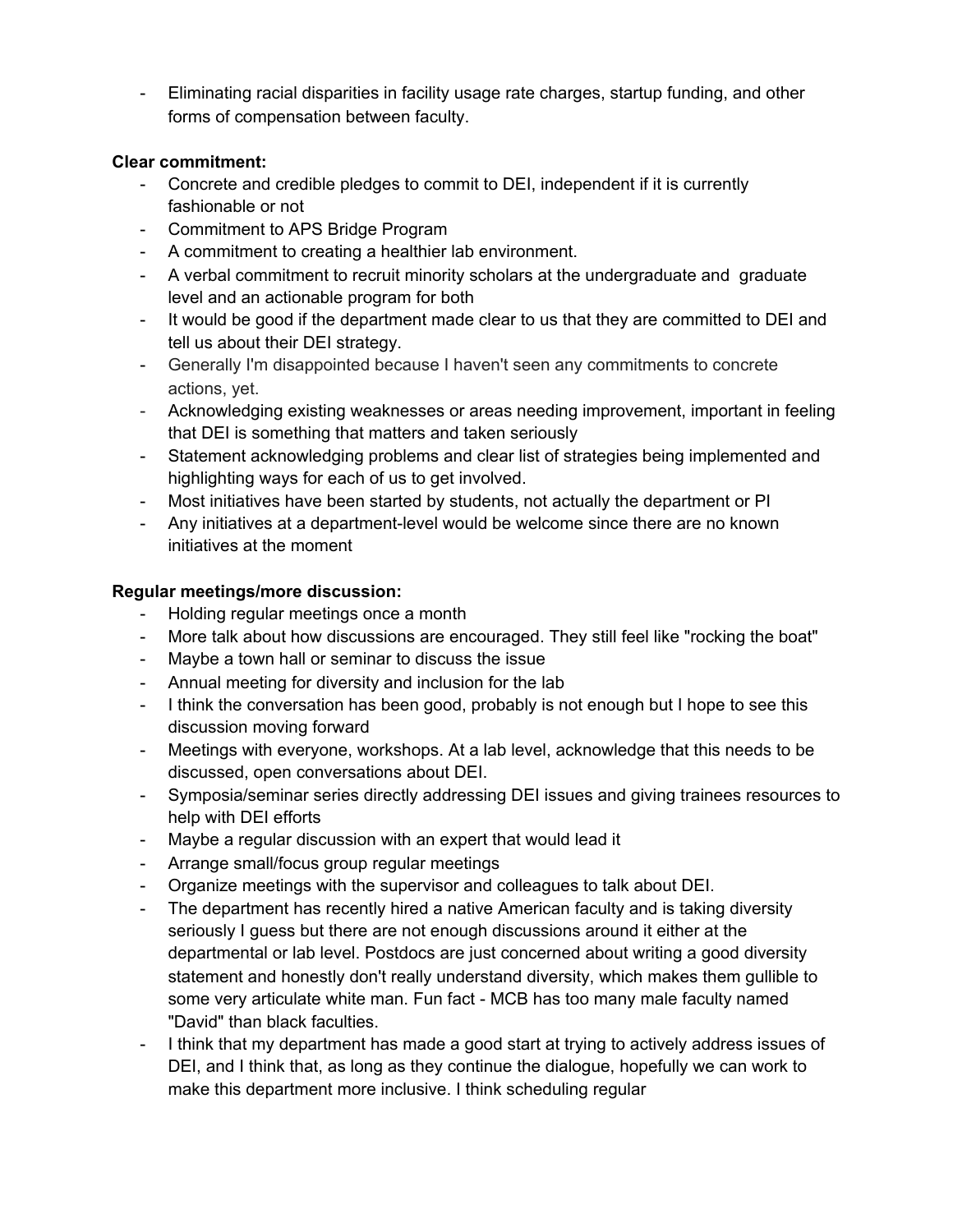meetings/training/discussions would be really helpful to continue to work on these issues within our department.

- Wider participation in the lab

# **Sharing more information/ more sense of a community:**

- Yes, at department level, I'd like to at least have been informed what actions have been undertaken
- More concrete actions and communication from higher levels (e.g. university itself, all the departments) regarding the actions.
- I wish there was more of a sense of community across the department so I felt I had some organization to plug into to work on these issues
- I think inclusive programs that are not explicitly labeled "inclusive" do a better job of actually including people and fostering friendships.

# **More outreach/volunteering opportunities:**

- Do more outreach
- I think the department should do a better job of promoting the PhD programs at underserved, undergraduate focused colleges
- I think incorporating mentorship and volunteering opportunities as a regular part of lab culture and expectations (just as we do regular safety trainings) should be done department and campus wide

# **Faculty evaluation:**

- I believe that faculty should be required to fully evaluate their complicity in perpetuating systemic racism in our institutions. They do so when they tout 'meritocratic' hiring and selection processes for people in their labs. There is ample evidence that definitions of 'merit' vary from person to person, and also that the idea of finding the 'best person for the job' is laden with implicit biases.

# **Focus on mentoring:**

- Creating a DEI group to a) organize regular gatherings to build community focused on DEI initiatives and community, and b) to set up informal mentor/mentee relationships with a particular focus on DEI and culturally mindful mentoring, c) provide training for issues focused on DEI and culturally mindful mentoring.
- I think incorporating mentorship and volunteering opportunities as a regular part of lab culture and expectations (just as we do regular safety trainings) should be done department and campus wide

# **Survey to identify "who we are":**

A survey of who is currently in the department followed by sharing of this data to highlight who we are and identify ways in which we can increase diversity.

# **More self-reflection and acknowledgement of events:**

- As a member of the department's DEI committee, I have found that significant self-reflection and learning is necessary for many individuals and that it's been difficult to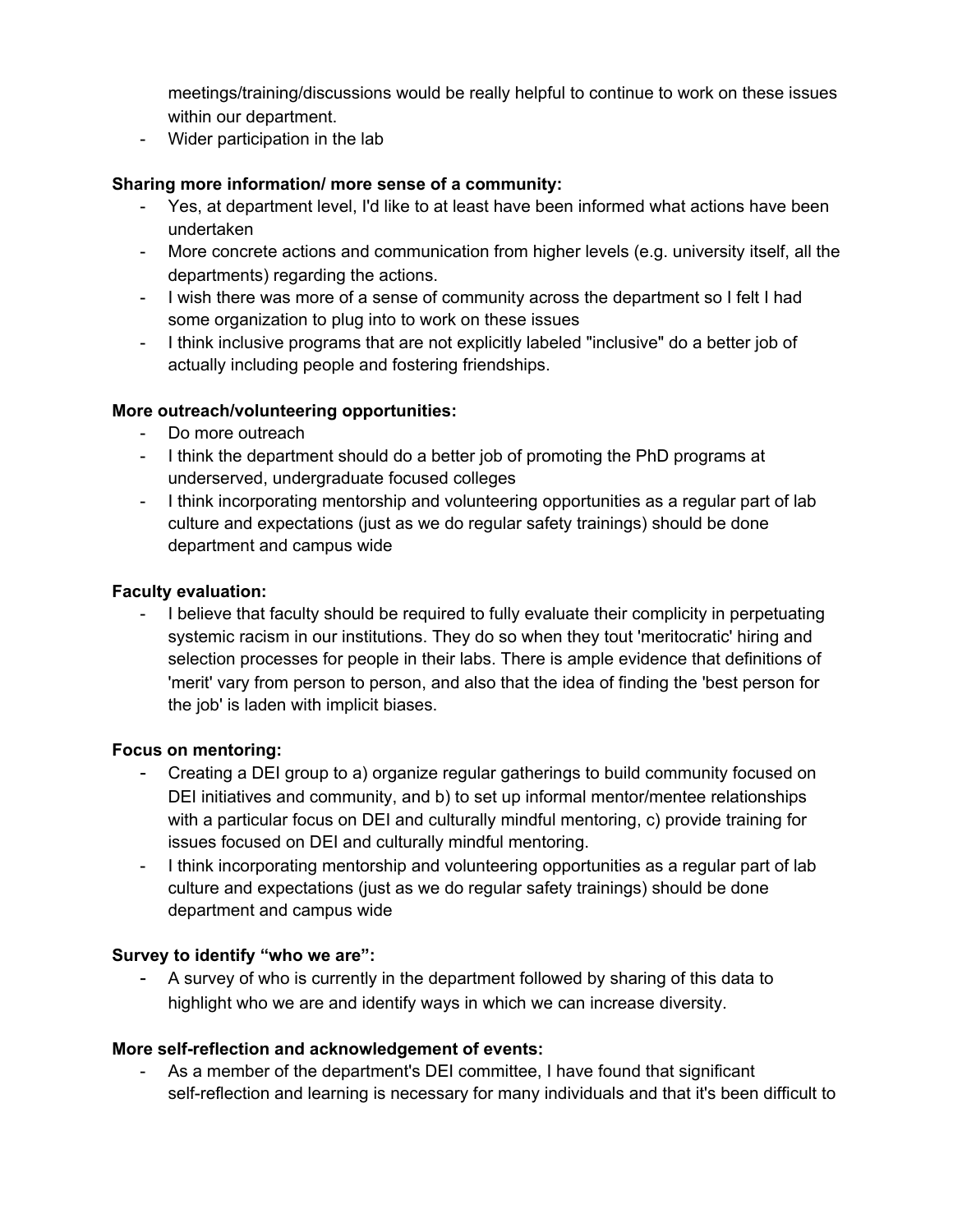have productive conversations with faculty in particular who are not doing the work to reflect and educate at an individual and cohort level. As many of the junior members are actively doing this work on a daily basis, we end up carrying the committee forward but our potential to make more progress is stifled by this setback.

- At the department level, it didn't really seem like there was much acknowledgement of what was going on over the summer

### **DEI newsletter:**

- Receiving a newsletter (or weekly reminder/update) of upcoming campus and departmental DEI-related events would be helpful.

# **2. BETTER HIRING PRACTICES:**

- More concrete efforts to have more diversity hiring/admissions at all levels
- I think having more postdoc involvement in the faculty search process in the department as it pertains to DEI efforts could be effective. Having postdocs meet with faculty candidates to discuss their DEI plans could prepare the next generation of faculty members to engage in dialogue on actions to improve our STEM communities from within.
- Changing hiring practices
- I'd like to see new recruiting methods for post-docs, techs, and undergrads- actually post job openings rather than waiting for a cold email!
- Hiring, diversity grants
- I hope they value diversity when admitting new grad students/hiring new faculty
- The ESPM department worked very hard to take a first major step towards instituting DEI programs (course offerings, seminar series, lab efforts, etc) while acknowledging that they have been complicit in the past and more is to be done in the future. I think they are a leader in this regard and I commend them (and the faculty sponsor Stephanie Carlson) for their dedicated efforts over the summer to address concerns about centering whiteness in the dept. I think that the next steps are to hire faculty from BIPOC backgrounds and to create more equitable, inclusive spaces in the dept and individual labs. This type of representation is severely lacking in ecology/environmental sciences (though I believe that the ESPM dept was already doing a better job than other universities with similar programs). I'm hopeful that the dedicated faculty, staff, and students will be able to make major progress and that they are truly committed to it in the long-term.
- More concrete plans around hiring, etc in order to improve DEI goals
- Instituting quotas for new hires for diversification of new faculty and graduate students
- Have trainees' letters required for tenure package

#### **3. PERSONAL EXPERIENCE:**

The amount of racist and homophobic remarks I heard & overheard (and also suffered from personally) during my time in MCB is unprecedented for me. People in my lab have used racial and homophobic slurs, whether in the presence or absence of other trainees. This was brought up to supervisors, and a couple of university representatives by multiple people, but was either dismissed or not handled to mitigate the problem. It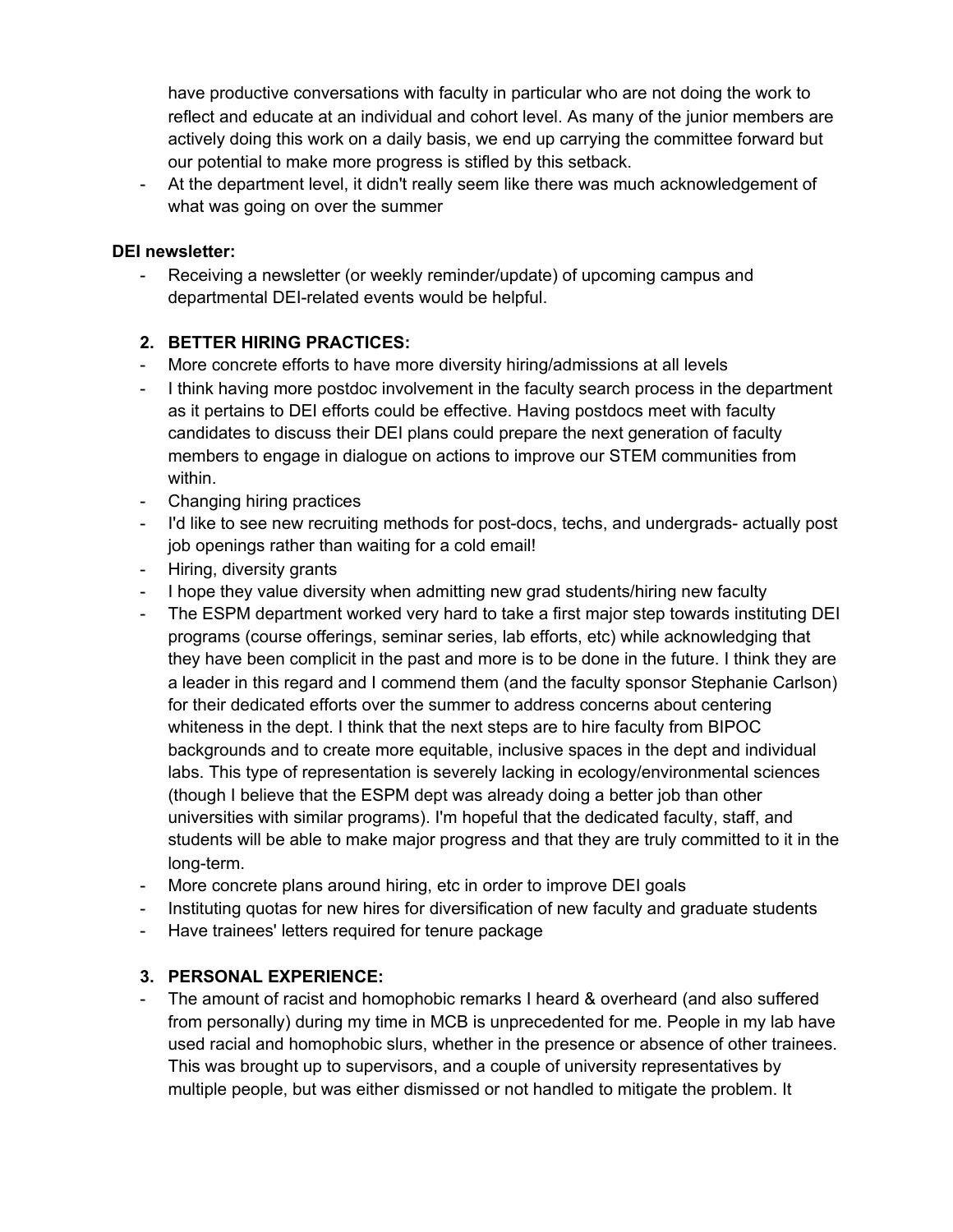seems like the main response is to sweep things under the rug. It is unreasonable to expect that trainees will complain to title IX officers or other faculty members when they are in the midst of their career. I have personally suffered from repercussions after a complaint, both personally and professionally, when I brought up issues in my lab to my supervisors. I learned (the hard way) that if I want to survive this system I will simply need to stay quiet.

I feel there are people who want to bring change but also there is a fear behind it. If everyone will be equal then will junior respect seniors or faculty. I think policy makers should work on their actions and actual targets first before we see any change.

# **Initiatives sorted according to the Department and Lab.**

From the answer to: (Optional) Which department or school are you in? (Optional) Which lab are you in?

# **Department:**

# **Astronomy**

• Organised regular meetings (e.g. weekly/monthly)

# **Bioengineering**

- Shared material (e.g. readings, websites)
- Designated specific figures (e.g. inclusion leaders) in the department
- Departmental town halls
- Other: DEI efforts have been focused in the graduate program (which I still receive emails from, but other postdocs may not).

# **CEE**

- Organised regular meetings (e.g. weekly/monthly)
- Shared material (e.g. readings, websites)
- Departmental town halls

# **Chemical and Biomolecular Engineering**

- Organised regular meetings (e.g. weekly/monthly)
- Shared material (e.g. readings, websites)
- Departmental town halls

# **Chemistry**

- Organised regular meetings (e.g. weekly/monthly)
- Shared material (e.g. readings, websites)
- Offered classes and events with invited speakers
- Designated specific figures (e.g. inclusion leaders) in the department
- Designated specific departmental DEI programs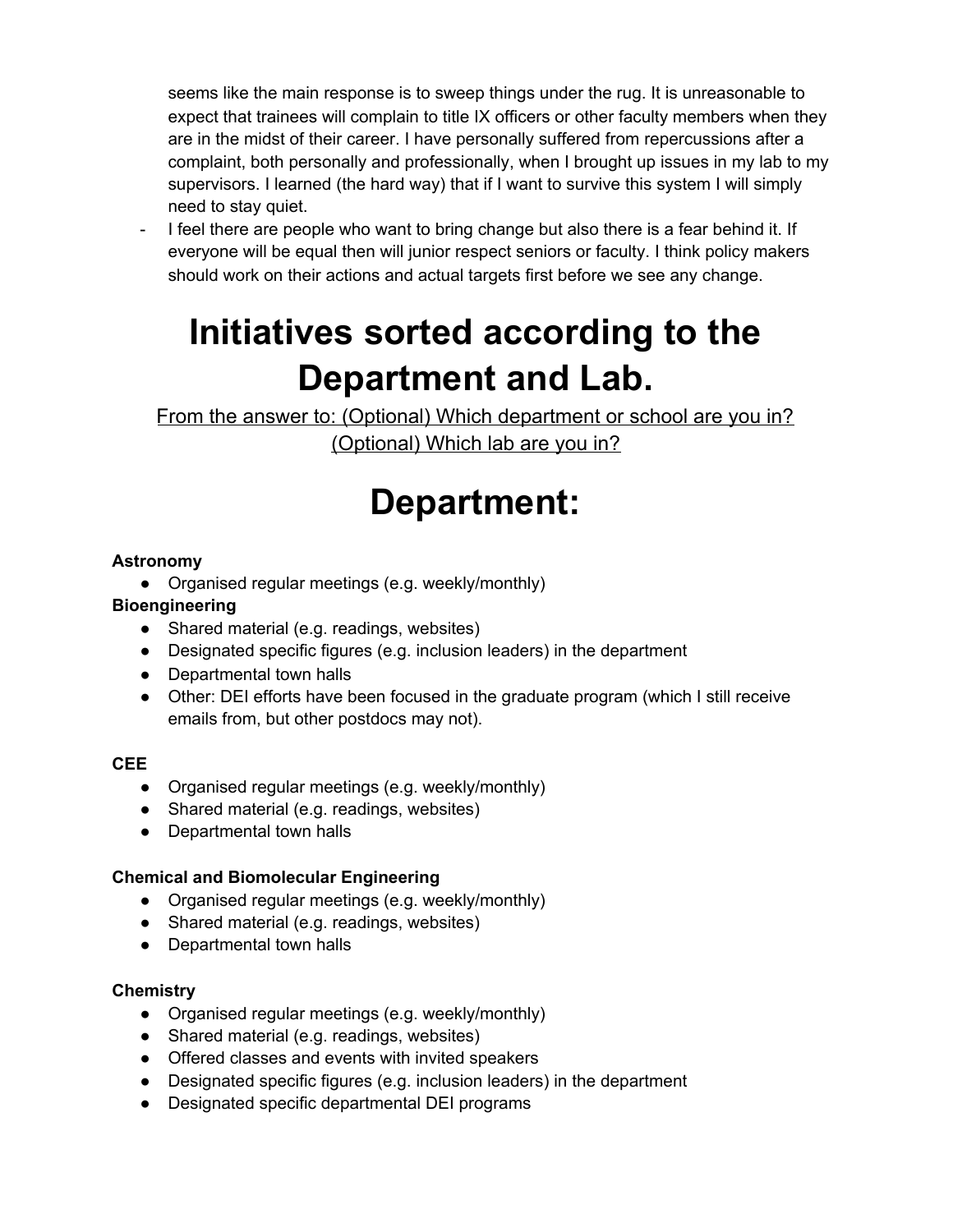- Departmental town halls
- Supported specific DEI programs

#### **Earth and Planetary sciences**

- Shared material (e.g. readings, websites)
- Offered classes and events with invited speakers
- Designated specific figures (e.g. inclusion leaders) in the department

#### **EECS + IEOR**

- Organised regular meetings (e.g. weekly/monthly)
- Shared material (e.g. readings, websites)

#### **EPS**

• Shared material (e.g. readings, websites)

#### **ESPM**

- Organised regular meetings (e.g. weekly/monthly)
- Shared material (e.g. readings, websites)
- Offered classes and events with invited speakers
- Designated specific figures (e.g. inclusion leaders) in the department
- Designated specific departmental DEI programs
- Other: the department seminar series now requires >50% speakers to be from URM backgrounds
- Other: I'm not 100% sure as post docs aren't really folded into the broader department community

#### **Geography**

- Shared material (e.g. readings, websites)
- Designated specific figures (e.g. inclusion leaders) in the department
- Designated specific departmental DEI programs

#### **IB**

- Shared material (e.g. readings, websites)
- Designated specific figures (e.g. inclusion leaders) in the department
- Designated specific departmental DEI programs
- Supported specific DEI programs
- Departmental town halls

#### **Innovative Genomics Institute**

● Other: A ground up committee was formed (not top down from the deparment leadership) and we meet regularly to formulate a DEI plan and goals which we will bring to leadership. They appear supportive at this time, but there has yet to be concrete support yet.

**MCB**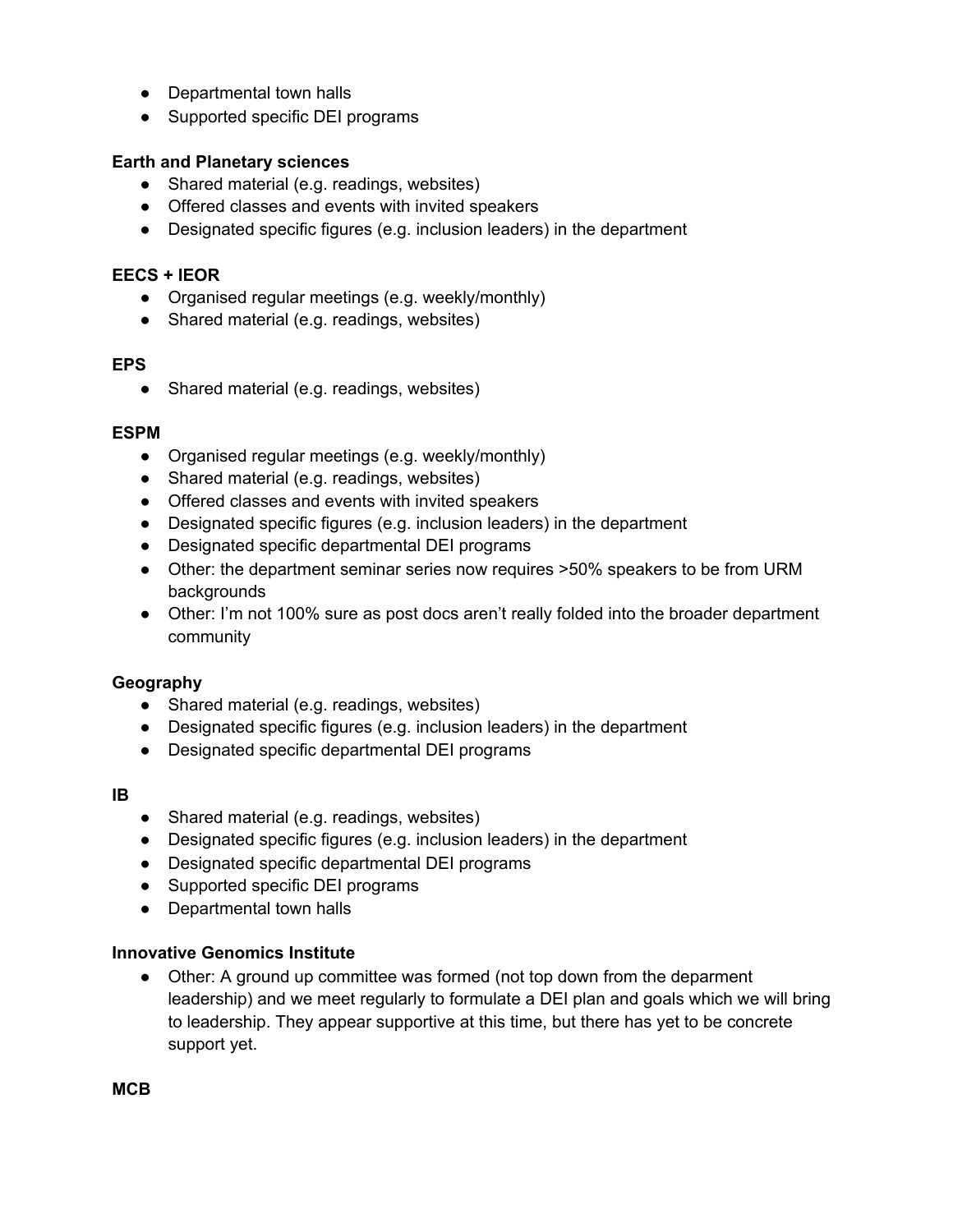- Organised regular meetings (e.g. weekly/monthly)
- Shared material (e.g. readings, websites)
- Offered classes and events with invited speakers
- Designated specific figures (e.g. inclusion leaders) in the department
- Designated specific departmental DEI programs
- Departmental town halls
- Supported specific DEI programs
- Other: I am aware of actions being taken by and for graduate students in MCB
- Other: there is a lot of talk about DEI but this doesn't translate to anything.
- Other: many of the above are in the works but not yet started.

#### **Optometry and Vision Science**

- Organised regular meetings (e.g. weekly/monthly)
- Shared material (e.g. readings, websites)
- Designated specific figures (e.g. inclusion leaders) in the department
- Designated specific departmental DEI programs
- Departmental town halls

#### **Physics**

- Organised regular meetings (e.g. weekly/monthly)
- Shared material (e.g. readings, websites)
- Offered classes and events with invited speakers,
- Designated specific figures (e.g. inclusion leaders) in the department
- Designated specific departmental DEI programs
- Departmental town halls
- Supported specific DEI programs

#### **Plant and Microbial Biology**

- Shared material (e.g. readings, websites)
- Designated specific figures (e.g. inclusion leaders) in the department
- Designated specific departmental DEI programs

#### **QB3**

- Organised regular meetings (e.g. weekly/monthly)
- Departmental town halls
- Shared material (e.g. readings, websites)
- Departmental town halls

#### **Space Sciences Lab**

● Other: None of these...we talked about it once.

#### **STAT**

- Shared material (e.g. readings, websites)
- Designated specific figures (e.g. inclusion leaders) in the department
- Designated specific departmental DEI programs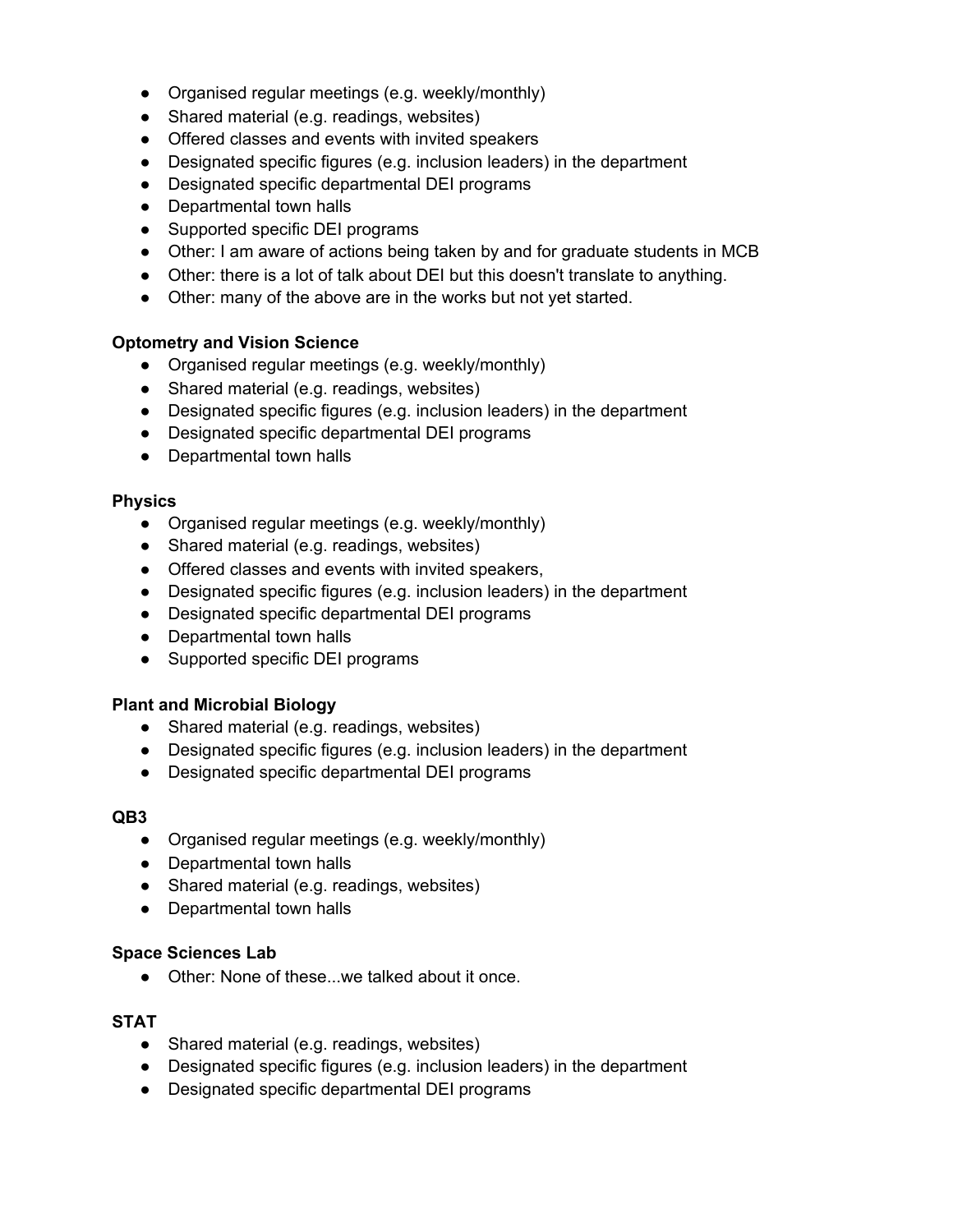# **Lab:**

#### **Barton:**

- Organised regular meetings (e.g. weekly/monthly)
- Shared material (e.g. readings, websites)
- Designated specific figures (e.g. inclusion leaders) in the lab
- Supported specific DEI programs

### **Battles Lab:**

- Organised regular meetings (e.g. weekly/monthly)
- Shared material (e.g. readings, websites)

# **Bowles Lab:**

- Organised regular meetings (e.g. weekly/monthly)
- Shared material (e.g. readings, websites)
- Designated specific figures (e.g. inclusion leaders) in the lab
- Supported specific DEI programs

# **Chris Chang lab:**

● Supported specific DEI programs

### **Drubin/Barnes:**

- Shared material (e.g. readings, websites)
- Designated specific figures (e.g. inclusion leaders) in the lab

#### **Heald:**

- Organised regular meetings (e.g. weekly/monthly)
- Shared material (e.g. readings, websites)
- Designated specific figures (e.g. inclusion leaders) in the lab

# **Human Evolution Research Center (HERC)**

• Shared material (e.g. readings, websites)

# **Koskella lab:**

- Organised regular meetings (e.g. weekly/monthly)
- Shared material (e.g. readings, websites)
- Other: we added a DEI part to the lab website with list of actions and we included DEI discussions once a month in the lab meetings, also with the idea to keep the lab page up to date.

# **Martin Lab:**

- Organised regular meetings (e.g. weekly/monthly)
- Shared material (e.g. readings, websites)